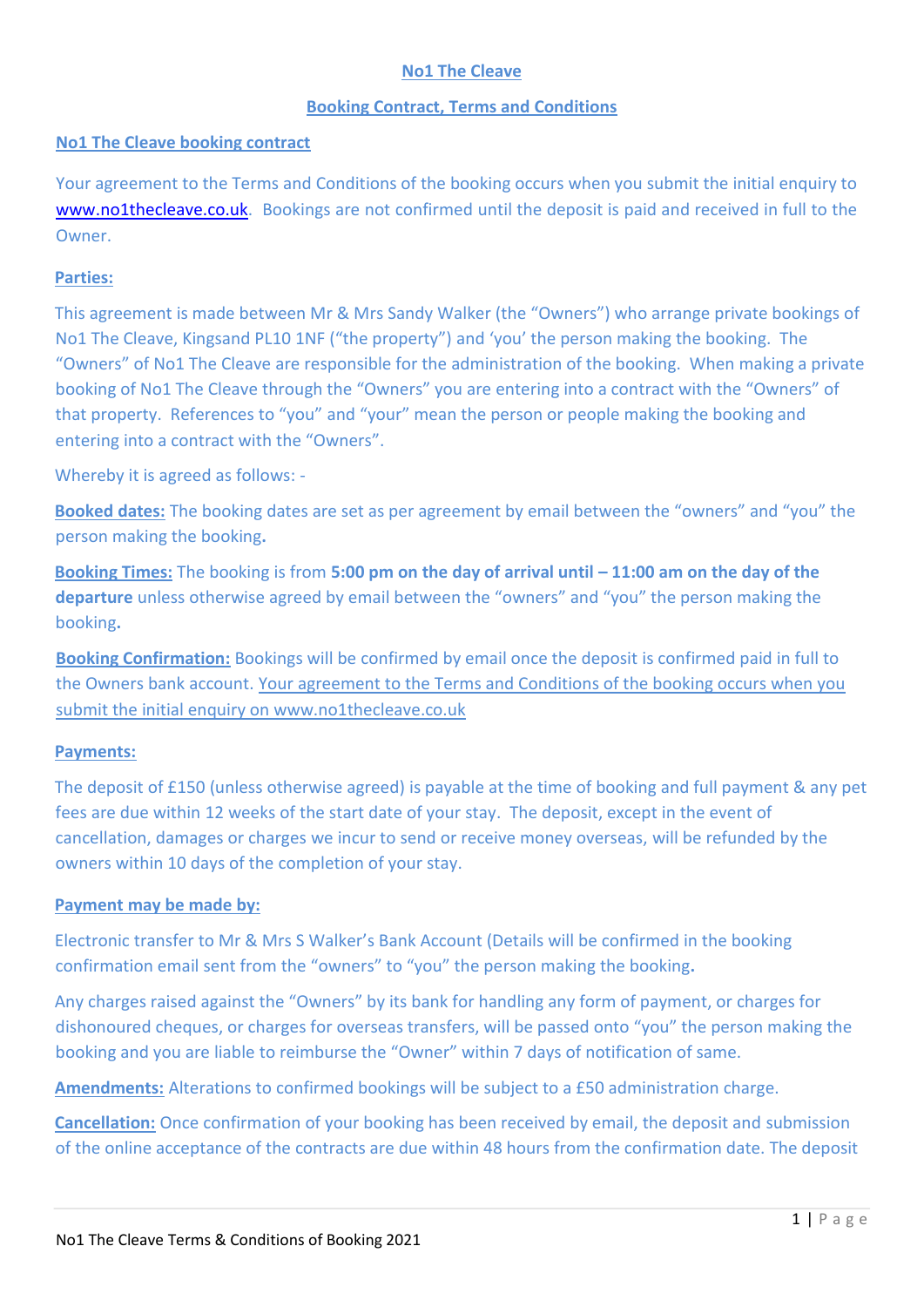and full rental payment minus the admin fee of £50 will be refunded if we can re let the property otherwise the full rental amount is due. We do not refund rental payment due to disinclination to travel.

**Arrival & Departure Times:** Bookings commence at 5:00pm, unless otherwise notified, on the first day of your holiday and end at 11:00am on the day of departure.

**Pets:** Well behaved pets to a maximum of 2 are welcomed at "No1 The Cleave." No puppies or dogs under 2 years are allowed (A fee of £70 is charged per pet). Please notify owner by email if you will be bringing pets, their age, confirm they are house trained and won't be left alone in the house for more than 3 hours. Dogs must be well behaved and kept under control at all times, they are strictly not allowed upstairs. Any excess cleaning over and above the additional fee e.g. clearing the garden of dog waste will be invoiced to you by the "Owners" or the "Cleaning Company" on or as soon after departure as possible, as per "Condition of Property / Inventory" below. Please notify the cleaning contacts of any pet accidents on your departure.

**Linen:** Bed Linen and bathroom towels are included in the rental and will be made up on arrival. Please do not take towels from the property to the beach.

**If guests use or are wearing any tanning products, hair dye or any product and subsequently linen or towels are found to have been stained you will be charged for replacement, this is strictly enforced due to the volume of items having to be replaced.**

**Fuel costs:** All electricity costs are included in the booking price. It does **not** include wood, kindling or firelighters for the log burner.

**Internet Usage:** The Internet/wifi service is provided free of charge as a convenience. You may not do anything which is contrary to the acceptable use policies and Internet standards. You may not use the facilities and capabilities of the Service to conduct any activity or solicit the performance of any illegal or criminal activity. You may not send proactively, receive, upload, download, use or re-use any information or material which is offensive, abusive, indecent, defamatory, obscene or menacing, or in breach of confidence, copyright, privacy or any other rights.

**Smoking:** No1 The Cleave is a non-smoking property, smoking may occur outside the property away from the closed door, all cigarettes must be binned safely.

Parking: There is room for a car to park outside the property for loading and unloading your car. Skinner's car park is approx 150 meters from No1 the Cleave. No parking is available at the property.

**Condition of Property / Inventory:** Before you arrive the property will have been cleaned and the inventory checked. Discrepancies and any damage found should be reported within 24 hours of arrival to the cleaning company and emailed to the 'owners'. The inventory will otherwise be deemed to be correct. Losses, damage or any cleaning necessary over and above normal servicing, will be invoiced to you on or as soon after departure as possible. By accepting these Terms and Conditions you allow us to obtain payment from you to correct the damage made.

**Website/Listing Descriptions:** The "Owner" reserves the right to amend descriptions and prices quoted on the website www.no1thecleave.co.uk and other sites used to market the property. Photographs of the interiors of properties are representative only and interiors may vary. Changes to external premises or facilities described on the website or changes to the availability of the property are outside of our control and cannot be relied upon absolutely. The "Owners" takes no responsibility for noise or nuisance resulting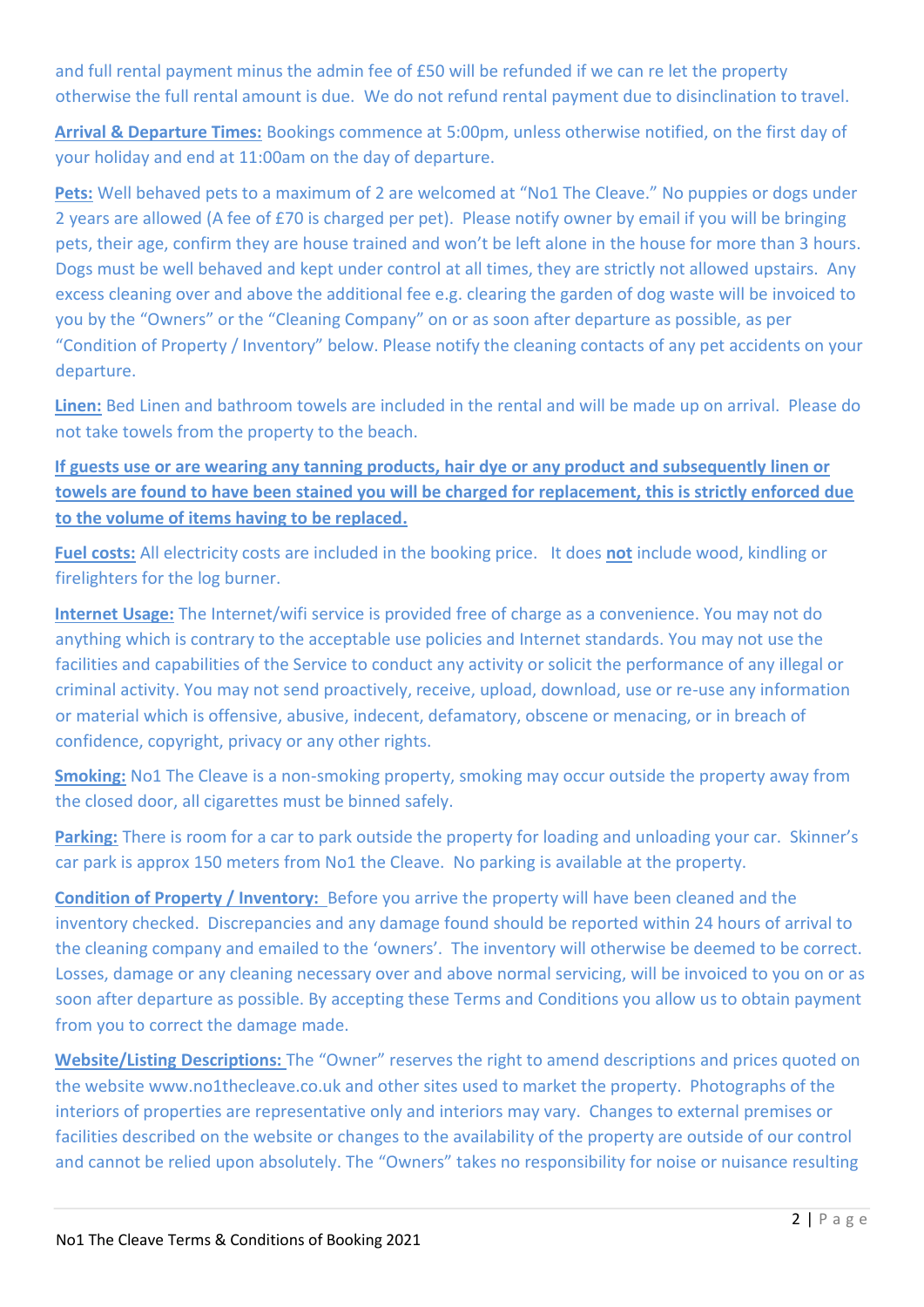from third party activity over which they have no control. You are responsible for ensuring the property is suitable for your needs prior to booking. The "Owners" aim to ensure that the information provided is correctly conveyed in brochures and promotional material, and that the information supplied in relation to the property or its facilities are accurate. However, the "Owners" cannot accept responsibility for any inaccurate or misleading information about the property and its facilities except in the case of negligence. The "Owners" will however use best endeavours to notify you of any changes or variations to information provided to you in relation to a booking in the event that the "Owners" become aware of the change or variation.

**Character Properties:** As No1 The Cleave is an older property it can be subject to damp, paint flaking off, spiders, cobwebs, insects etc even after the property has been cleaned. No guarantee can be offered against such eventualities nor any liability accepted.

# **Damage to Property, Breakages:**

**Guests must advise the owner by email to no1thecleave@hotmail.com of any breakages or damage caused howsoever, failure to do so will result in deductions being made from the deposit to cover such breakages.**

**Damage to Property:** You are liable for the full cost of any damage caused to or within the property during the letting. By accepting these Terms and Conditions you agree to us taking payment for any damages from you to the value of £10,000. You acknowledge that this does not limit your liability for damages in excess of this amount. The cost of any damage will be invoiced to you on or as soon after departure as possible by the "Owners" or the "Cleaning Company".

**The Letting:** The Letting confers upon you the right to occupy for a holiday within the meaning of schedule 1, Paragraph 9 of the Housing Act 1988. You agree: (a) to pay for any losses or damage to the property however caused (reasonable wear and tear accepted). (b) To take good care of the property and leave it in a clean and tidy condition at the end of the tenancy. (c) To permit the "Owners", the "Cleaning Company" reasonable access to the property. (d) Not to part with possession of the property or share it except with members of the party as shown on the booking form. In no circumstances may the number of people exceed the stipulated description. A cot may only be occupied by a child aged 24 months or less. (e) Not to cause an annoyance or become a nuisance to occupants of adjoining premises. (f) Not to use the property for any commercial purposes. In the event of breach of these Terms and Conditions you may be required to leave the property during the period of the booking without compensation. Tenants agree that where use is deemed as unreasonable by the "Owners" or the "Cleaning Company", this will be invoiced to you on departure as per "Damage to Property" above.

**Size & Party:** Unless expressly agreed in advance by the "Owners", no group bookings (four or more adult party members) are accepted where all party members are under 30 years of age. Unless expressly agreed in advance by the "Owners", no group bookings are accepted where all members are of the same sex, unless the group consists of members of the same family across a number of generations. The "Owners" and the "Cleaning Company"" reserve the right to refuse access to the property without compensation where no agreement has been given in advance. Your right to occupy the property may be forfeited without compensation, or an additional charged levied, if: (a) more people or guests than specified on the Booking Form and/or the number the Property holds, attempt to take up occupation; (b) Overnight guests are entertained without the "Owners" express permission; (c) Any activity is undertaken which may cause